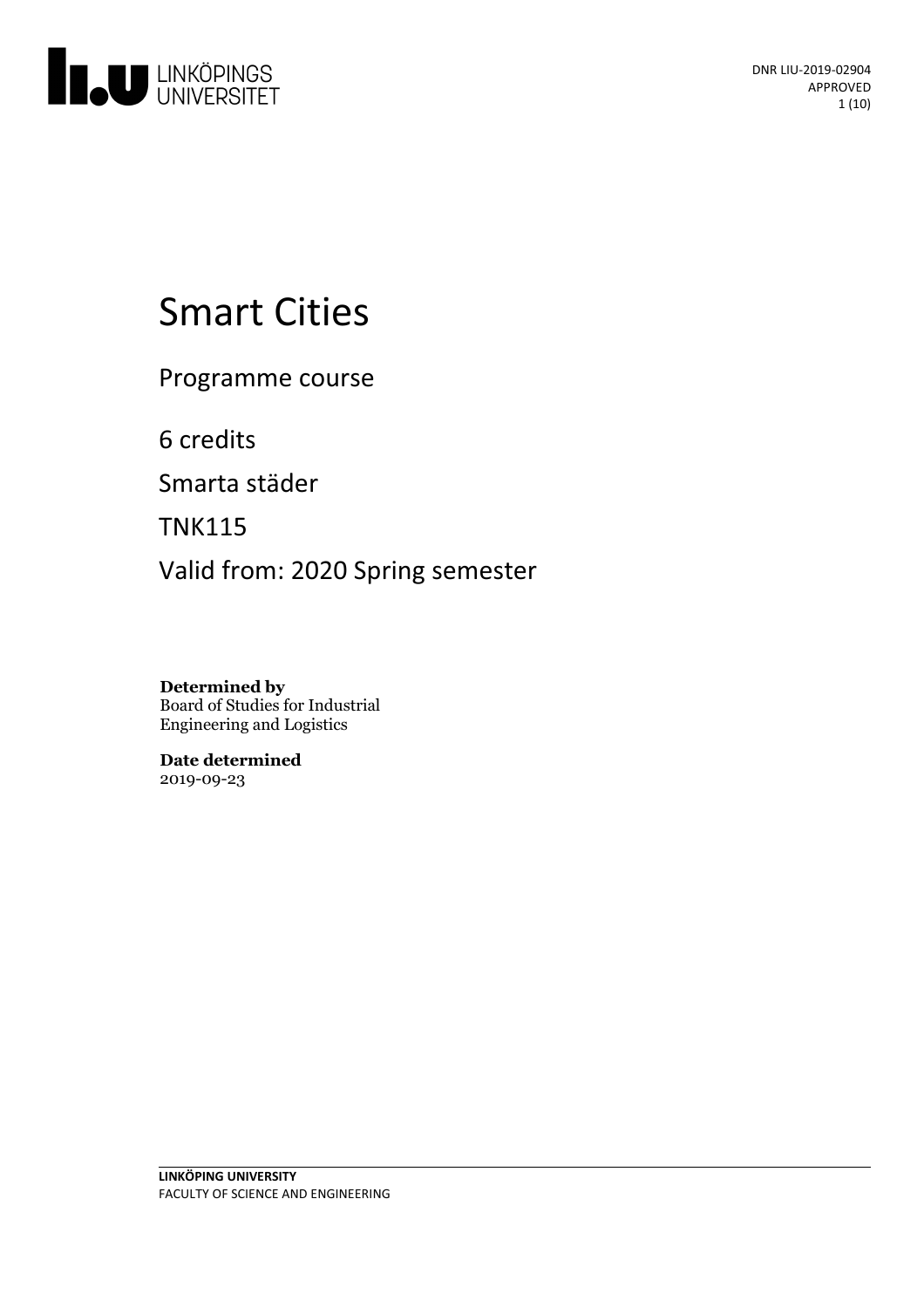# Main field of study

Electrical Engineering, Transportation Systems Engineering

Course level Second cycle

Advancement level

A1X

### Course offered for

- Master's Programme in Intelligent Transport Systems and Logistics
- Communications, Transport and Infrastructure, M Sc in Engineering

### Entry requirements

Note: Admission requirements for non-programme students usually also include admission requirements for the programme and threshold requirements for progression within the programme, or corresponding.

### Prerequisites

The course labs and project will deal with Android programming hence programming skills (preferably in Java) are highly recommended. The following, or similar courses, are also required: Mobile Communication and Networks, Computer Networking

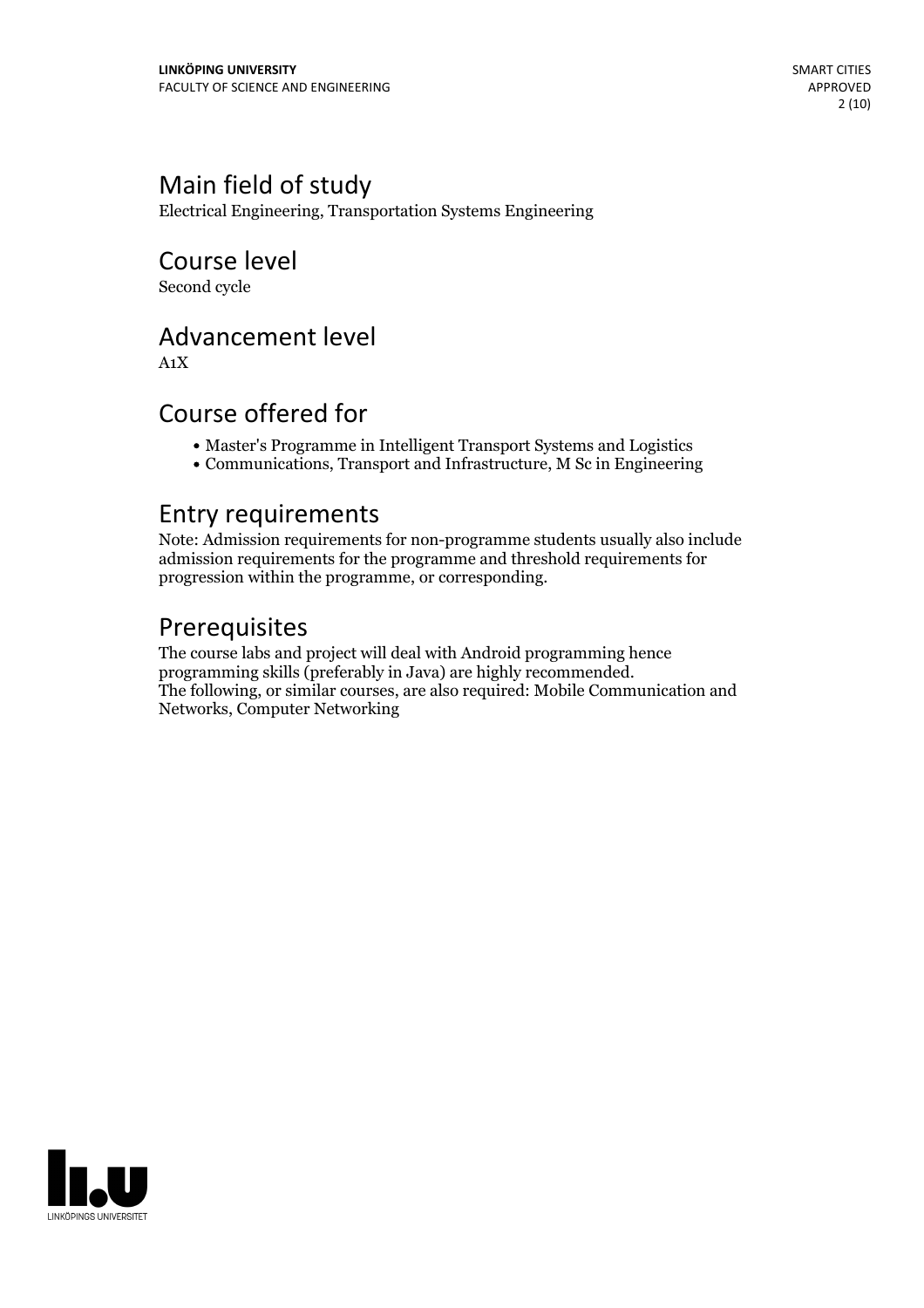# Intended learning outcomes

This course aims to present a diverse set of topics covering key technological enablers alongside with social aspects of smart cities having in mind the direct application for the benefit of the citizen. Therefore the course will give a broad viewpoint of applications in smart cities spanning from social inclusion and sustainability to smart buildings and intelligent urban fleet management. Thus upon completion of the course the student should be able to have a working knowledge on:

- Social implications of the technological requirements of infusing intelligence in the urban environment
- Identifying resource requirements for smart city solutions ranging from small-scale indoor to city-scale outdoor applications
- Basic functional and networking aspects of sensors and their role within the
- concept of the "Internet of Things"<br>• Handling large amounts of diverse data, focusing on gathering and manipulation, meeting anonymity, privacy and security constraints
- Overall scalability issues of solutions in terms of computational and networking resource management
- Programming (Android-based) mobile devices for building up basic components of applications in a smart city context, focusing on solutions for 1) smart buildings, 2) smart transportation

## Course content

Smart Cities use information and communication technologies (ICT) to be more intelligent and efficient in the use of resources, resulting in cost and energy savings, improved service delivery and quality of life, and reduced environmental footprint – all supporting innovation and a low-carbon economy. Leveraging recent Information and Communications technology advances, we can infuse existing urban infrastructures with new intelligence. By this, we mean digitizing and connecting existing urban resources and systems, so they can sense, analyze and integrate data, and respond intelligently to the needs of their jurisdictions. In short, we can revitalize them so they can become smarter and more efficient. This process can also enable the emergence ofnovel applications. Thus cities can grow and sustain a high level of quality of life for their inhabitants. The course covers:

- Smart cities, definitions, domains of application citizen Inclusion and working examples
- Intelligent Buildings; Green Building in a Smart City
- Smart Urban Transportation & Logistics
- The Internet of Things as a smart city technological platform
- M2M communication: fundamentals, scalability and protocols
- Sensor Networking and Actuation: towards Cyber-Physical Systems
- Big Data: Crowdsourcing, Security and Data management
- Android programming basics for Lab assignments and Project

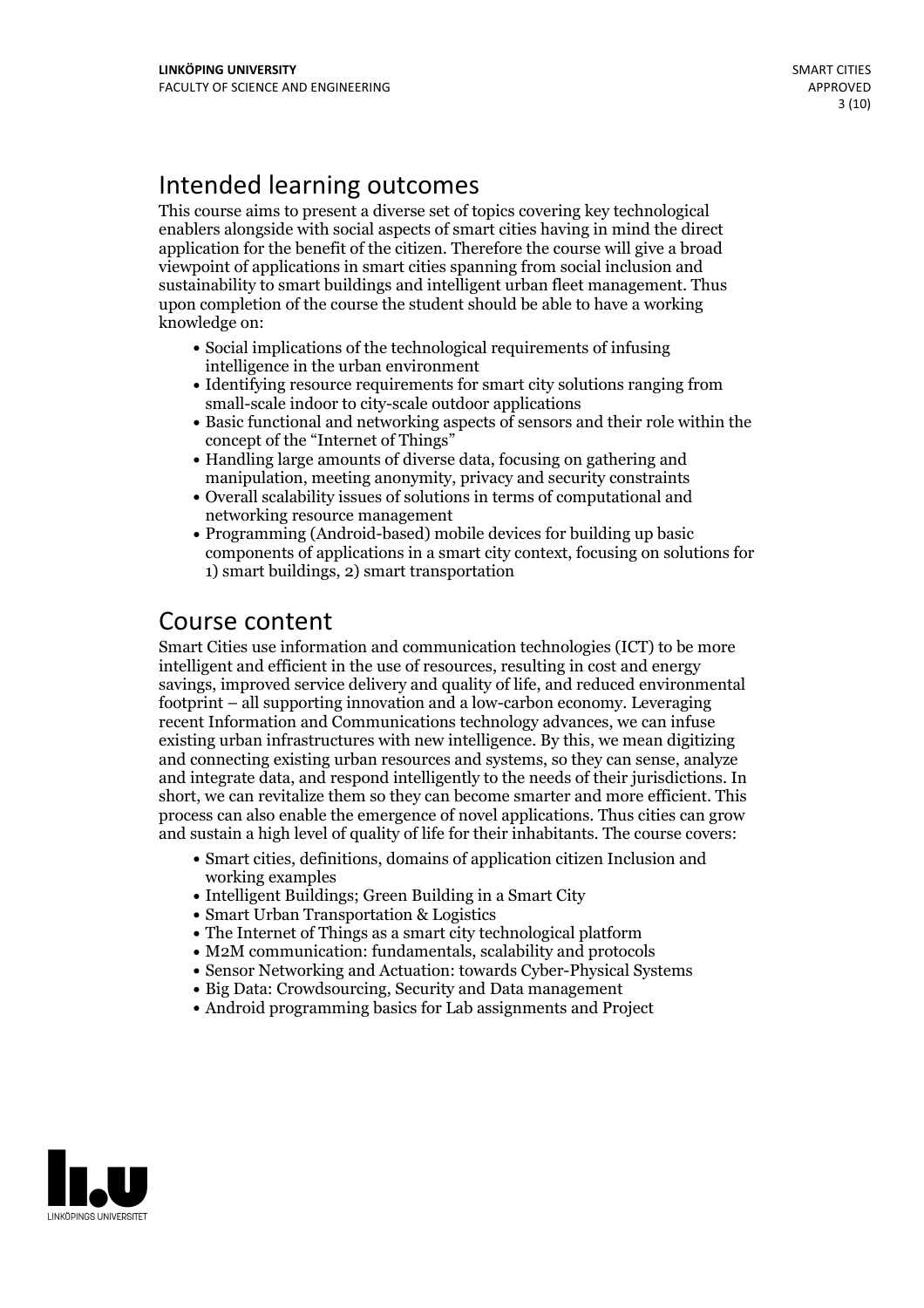## Teaching and working methods

The course comprises lectures, programming labs, and an implementation project.

### Examination

| KTR1 | Written test    | 2 credits | U, 3, 4, 5 |
|------|-----------------|-----------|------------|
| LAB1 | Laboratory work | 2 credits | U.G        |
| PRA1 | Project         | 2 credits | U.G        |

### Grades

Four-grade scale, LiU, U, 3, 4, 5

### Other information

#### **About teaching and examination language**

The teaching language is presented in the Overview tab for each course. The examination language relates to the teaching language as follows:

- If teaching language is Swedish, the course as a whole or in large parts, is taught in Swedish. Please note that although teaching language is Swedish, parts of the course could be given in English. Examination language is
- Swedish.<br>• If teaching language is Swedish/English, the course as a whole will be taught in English if students without prior knowledge of the Swedish language participate. Examination language is Swedish or English
- (depending on teaching language).<br>• If teaching language is English, the course as a whole is taught in English.<br>Examination language is English.

#### **Other**

The course is conducted in a manner where both men's and women's

The planning and implementation of a course should correspond to the course syllabus. The course evaluation should therefore be conducted with the course syllabus as a starting point.

### Department

Institutionen för teknik och naturvetenskap

# Director of Studies or equivalent

Erik Bergfeldt

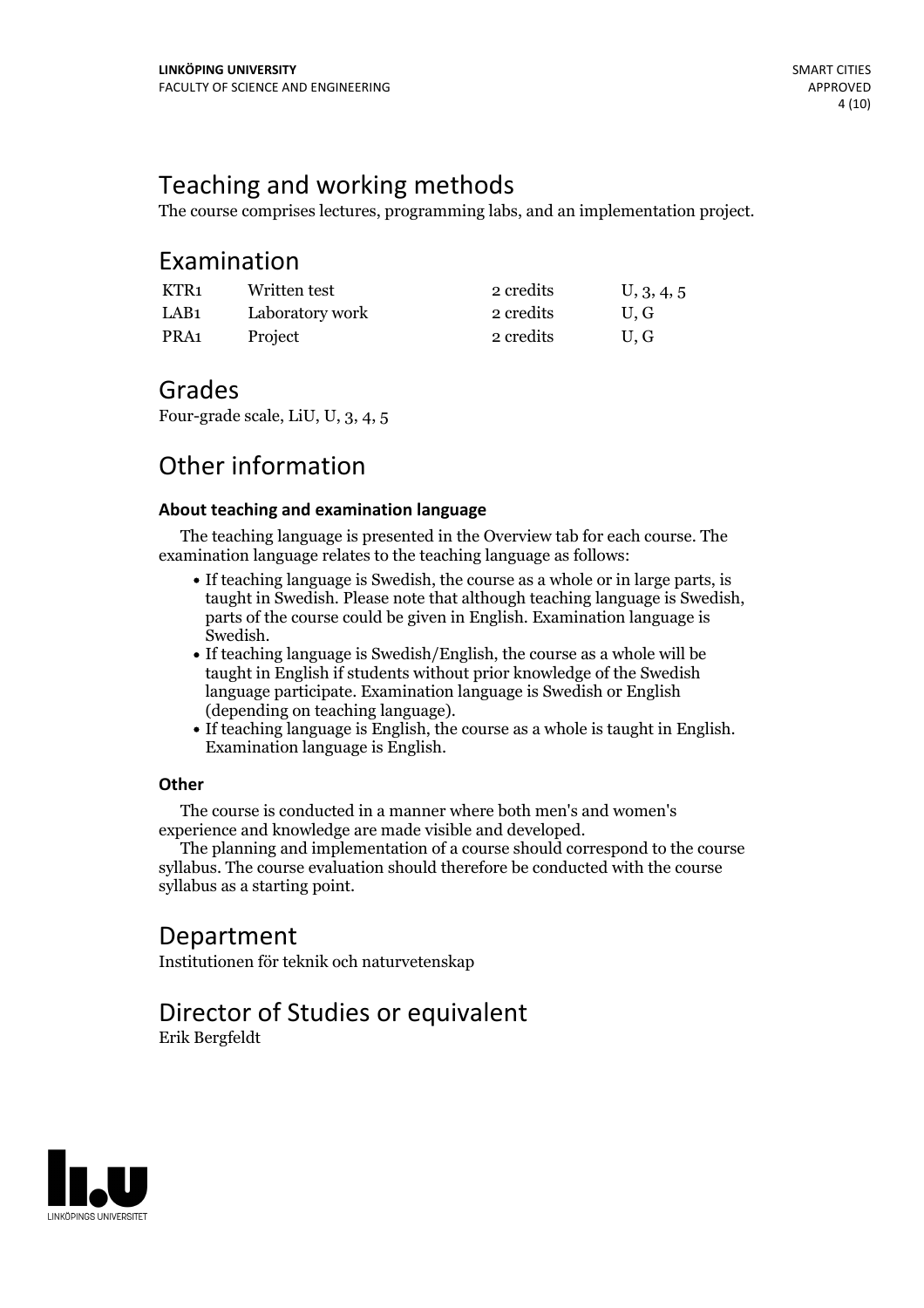### Examiner

Vangelis Angelakis

# Education components

Preliminary scheduled hours: 0 h Recommended self-study hours: 160 h

### Course literature

Kursen har ingen bok men en litteraturlista, huvudsakligen bestående av forskningsartiklar, rapporter och lämpliga handböcker kommer att distribueras i god tid innan kursstart.

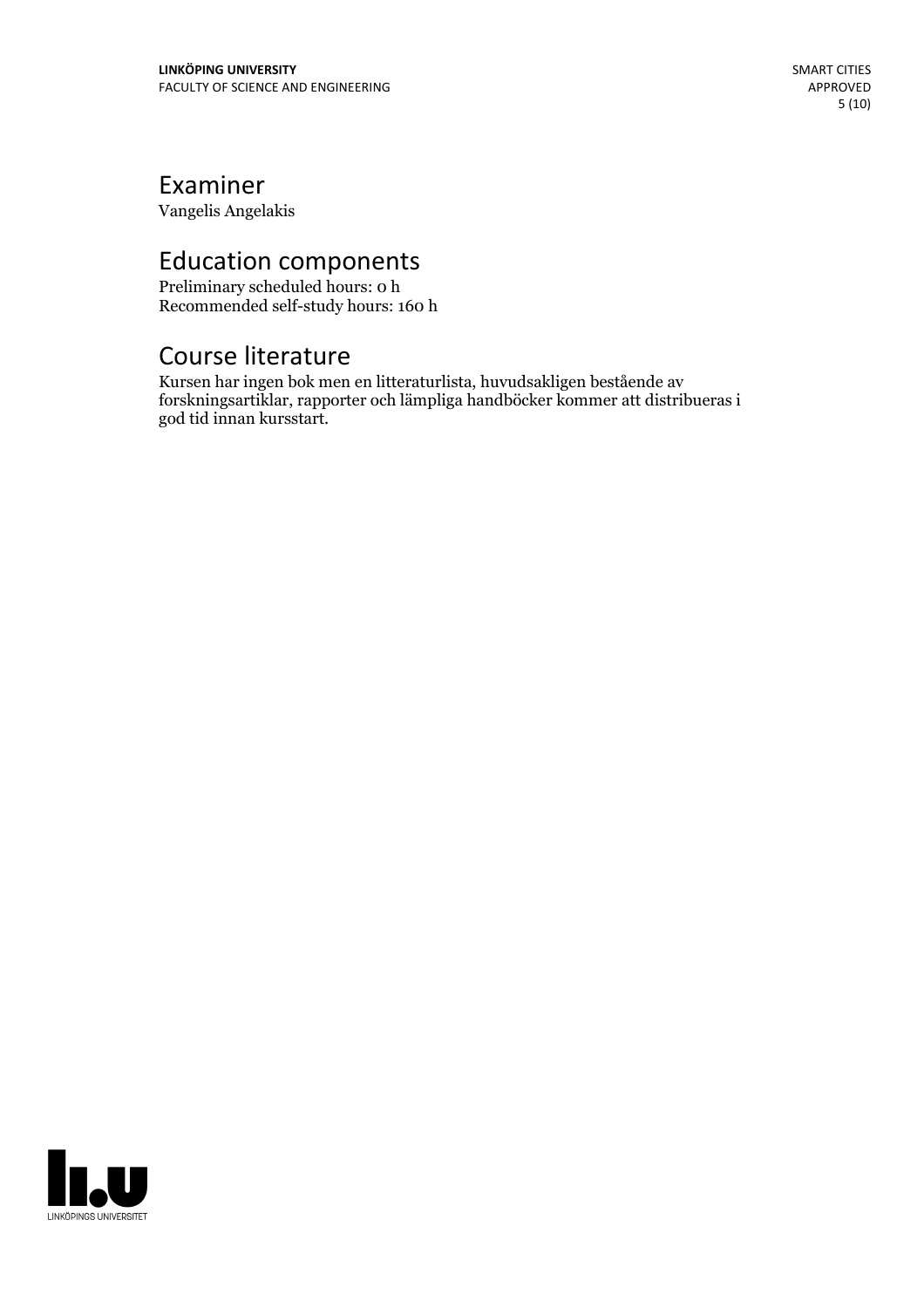# **Common rules**

### **Course syllabus**

A syllabus must be established for each course. The syllabus specifies the aim and contents of the course, and the prior knowledge that a student must have in order to be able to benefit from the course.

### **Timetabling**

Courses are timetabled after a decision has been made for this course concerning its assignment to a timetable module.

#### **Interrupting a course**

The vice-chancellor's decision concerning regulations for registration, deregistration and reporting results (Dnr LiU-2015-01241) states that interruptions in study are to be recorded in Ladok. Thus, all students who do not participate in a course for which they have registered must record the interruption, such that the registration on the course can be removed. Deregistration from <sup>a</sup> course is carried outusing <sup>a</sup> web-based form: https://www.lith.liu.se/for-studenter/kurskomplettering?l=en.

### **Cancelled courses**

Courses with few participants (fewer than 10) may be cancelled or organised in a manner that differs from that stated in the course syllabus. The Dean is to deliberate and decide whether a course is to be cancelled or changed from the course syllabus.

### **Guidelines relatingto examinations and examiners**

For details, see Guidelines for education and examination for first-cycle and second-cycle education at Linköping University, http://styrdokument.liu.se/Regelsamling/VisaBeslut/917592.

An examiner must be employed as a teacher at LiU according to the LiU Regulations for Appointments

(https://styrdokument.liu.se/Regelsamling/VisaBeslut/622784). For courses in second-cycle, the following teachers can be appointed as examiner: Professor (including Adjunct and Visiting Professor), Associate Professor (including Adjunct), Senior Lecturer (including Adjunct and Visiting Senior Lecturer), Research Fellow, or Postdoc. For courses in first-cycle, Assistant Lecturer (including Adjunct and Visiting Assistant Lecturer) can also be appointed as examiner in addition to those listed for second-cycle courses. In exceptional cases, a Part-time Lecturer can also be appointed as an examiner at both first- and second cycle, see Delegation of authority for the Board of Faculty of Science and Engineering.

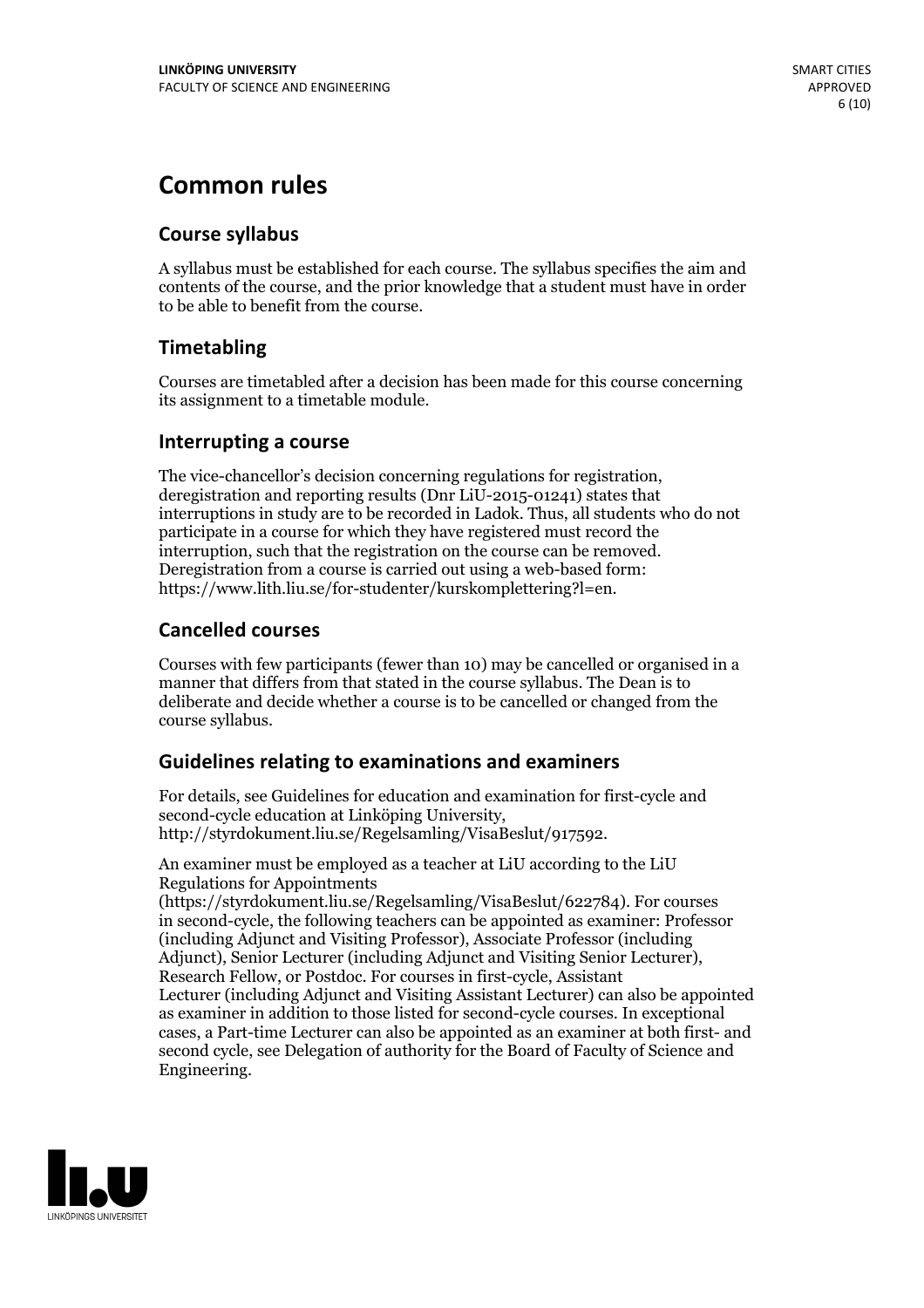### **Forms of examination**

#### **Examination**

Written and oral examinations are held at least three times a year: once immediately after the end of the course, once in August, and once (usually) in one of the re-examination periods. Examinations held at other times are to follow a decision of the board of studies.

Principles for examination scheduling for courses that follow the study periods:

- courses given in VT1 are examined for the first time in March, with re-examination in June and August
- courses given in VT2 are examined for the first time in May, with re-examination in August and October
- courses given in HT1 are examined for the first time in October, with re-examination in January and August
- courses given in HT2 are examined for the first time in January, with re-examination in March and in August.

The examination schedule is based on the structure of timetable modules, but there may be deviations from this, mainly in the case of courses that are studied and examined for several programmes and in lower grades (i.e. 1 and 2).

Examinations for courses that the board of studies has decided are to be held in alternate years are held three times during the school year in which the course is given according to the principles stated above.

Examinations for courses that are cancelled orrescheduled such that they are not given in one or several years are held three times during the year that immediately follows the course, with examination scheduling that corresponds to the scheduling that was in force before the course was cancelled or rescheduled.

When a course is given for the last time, the regular examination and two re-<br>examinations will be offered. Thereafter, examinations are phased out by offering three examinations during the following academic year at the same times as the examinations in any substitute course. If there is no substitute course, three examinations will be offered during re-examination periods during the following academic year. Other examination times are decided by the board of studies. In all cases above, the examination is also offered one more time during the academic year after the following, unless the board of studies decides otherwise.

If a course is given during several periods of the year (for programmes, or on different occasions for different programmes) the board or boards of studies determine together the scheduling and frequency of re-examination occasions.

#### **Registration for examination**

In order to take an examination, a student must register in advance at the Student Portal during the registration period, which opens 30 days before the date of the examination and closes 10 days before it. Candidates are informed of the location of the examination by email, four days in advance. Students who have not

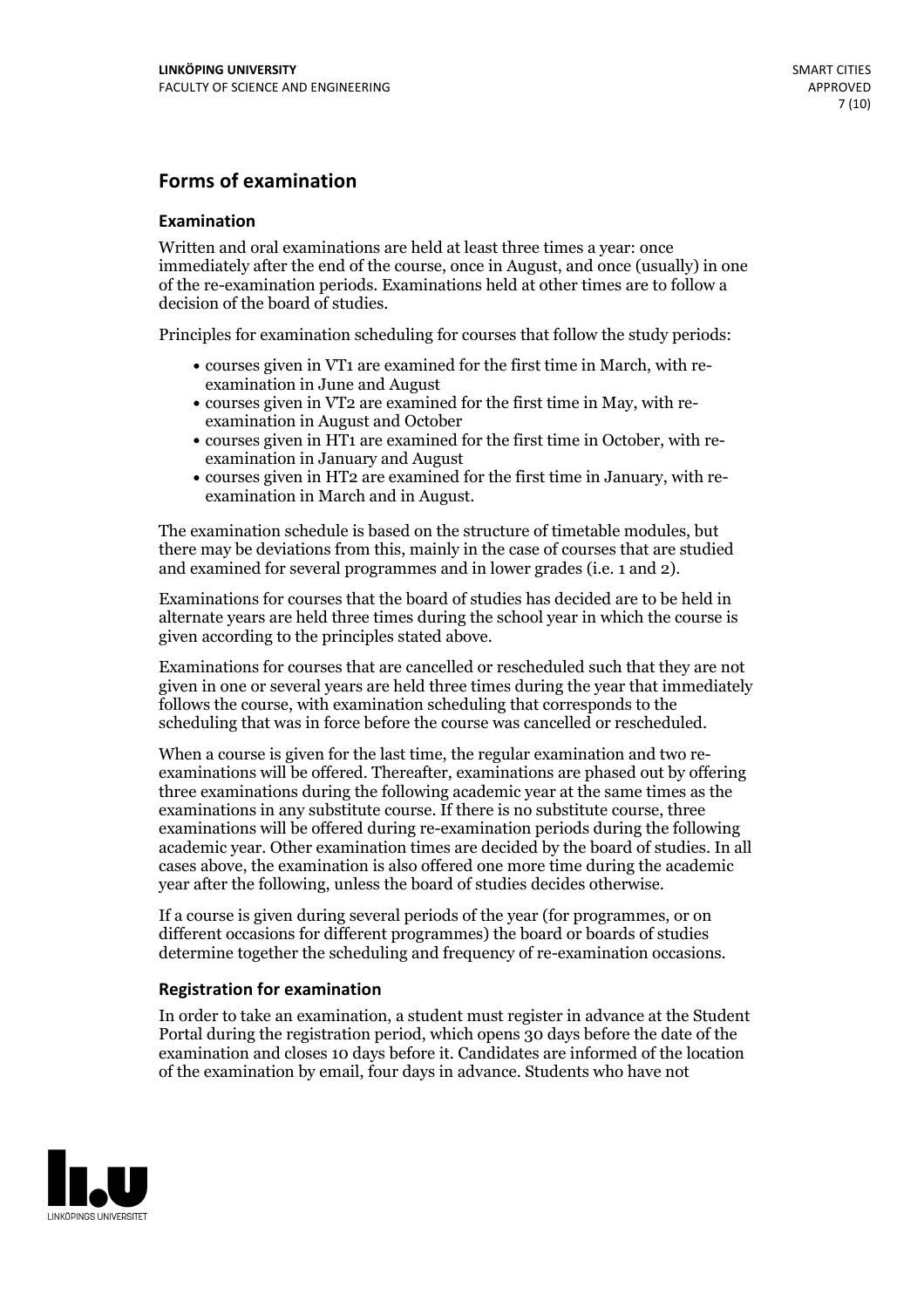registered for an examination run the risk of being refused admittance to the examination, if space is not available.

Symbols used in the examination registration system:

\*\* denotes that the examination is being given for the penultimate time.

\* denotes that the examination is being given for the last time.

#### **Code of conduct for students during examinations**

Details are given in a decision in the university's rule book: http://styrdokument.liu.se/Regelsamling/VisaBeslut/622682.

#### **Retakes for higher grade**

Students at the Institute of Technology at LiU have the right to retake written examinations and computer-based examinations in an attempt to achieve a higher grade. This is valid for all examination components with code "TEN" and "DAT". The same right may not be exercised for other examination components, unless otherwise specified in the course syllabus.

A retake is not possible on courses that are included in an issued degree diploma.

#### **Retakes of other forms of examination**

Regulations concerning retakes of other forms of examination than written examinations and computer-based examinations are given in the LiU guidelines

http://styrdokument.liu.se/Regelsamling/VisaBeslut/917592.

#### **Plagiarism**

For examinations that involve the writing of reports, in cases in which it can be assumed that the student has had access to other sources (such as during project work, writing essays, etc.), the material submitted must be prepared in accordance with principles for acceptable practice when referring to sources (references or quotations for which the source is specified) when the text, images, ideas, data,  $\vec{e}$  etc. of other people are used. It is also to be made clear whether the author has reused his or her own text, images, ideas, data, etc. from previous examinations, such as degree projects, project reports, etc. (this is sometimes known as "self- plagiarism").

A failure to specify such sources may be regarded as attempted deception during examination.

#### **Attempts to cheat**

In the event of <sup>a</sup> suspected attempt by <sup>a</sup> student to cheat during an examination, or when study performance is to be assessed as specified in Chapter <sup>10</sup> of the Higher Education Ordinance, the examiner is to report this to the disciplinary board of the university. Possible consequences for the student are suspension from study and a formal warning. More information is available at https://www.student.liu.se/studenttjanster/lagar-regler-rattigheter?l=en.

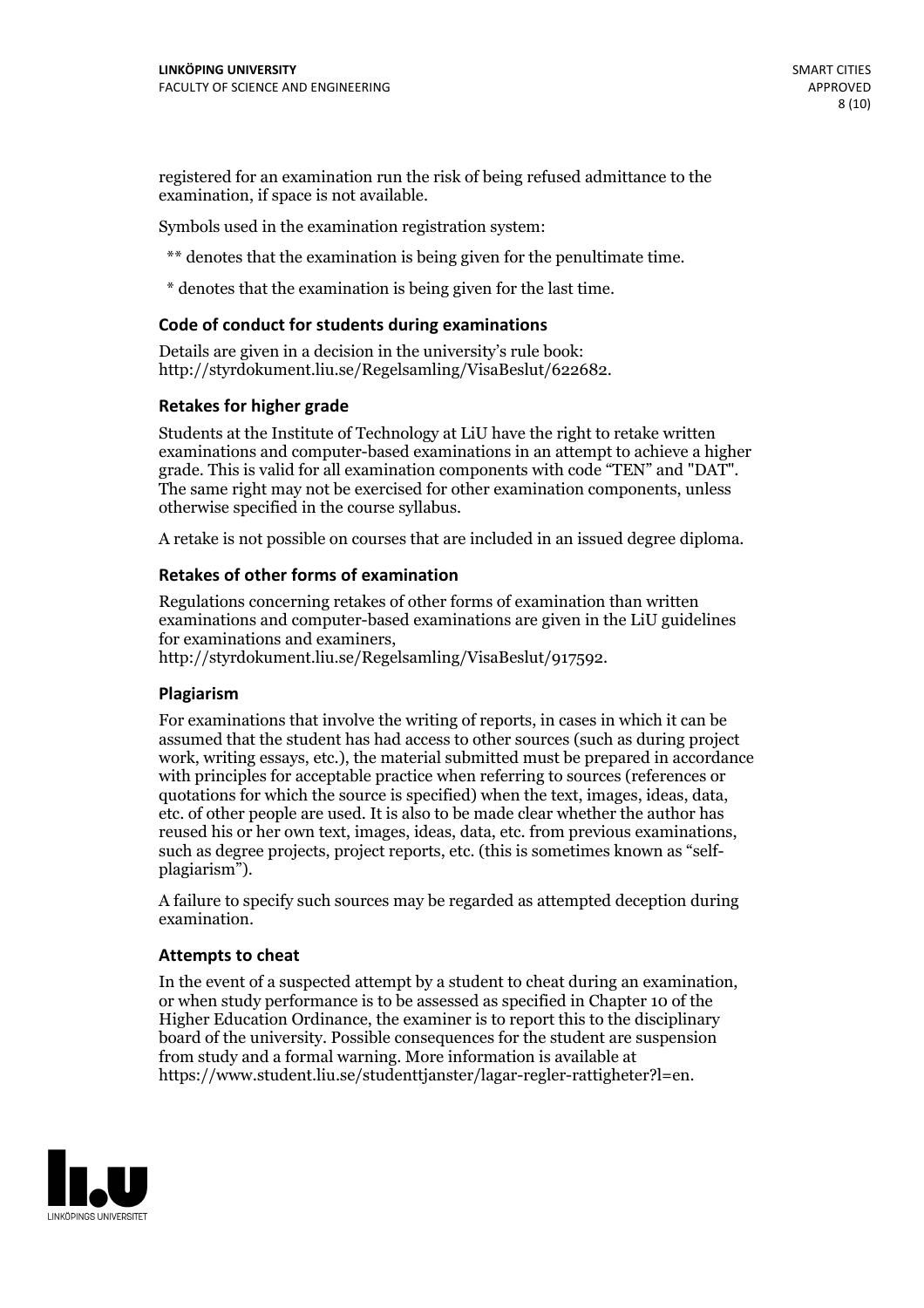#### **Grades**

The grades that are preferably to be used are Fail (U), Pass (3), Pass not without distinction  $(4)$  and Pass with distinction  $(5)$ .

- 1. Grades U, 3, 4, 5 are to be awarded for courses that have written
- examinations. 2. Grades Fail (U) and Pass (G) may be awarded for courses with <sup>a</sup> large degree of practical components such as laboratory work, project work and group work. 3. Grades Fail (U) and Pass (G) are to be used for degree projects and other
- independent work.

#### **Examination components**

- 
- 1. Grades U, 3, 4, <sup>5</sup> are to be awarded for written examinations (TEN). 2. Examination components for which the grades Fail (U) and Pass (G) may be awarded are laboratory work (LAB), project work (PRA), preparatory written examination (KTR), oral examination (MUN), computer-based
- examination (DAT), home assignment (HEM), and assignment (UPG). 3. Students receive grades either Fail (U) or Pass (G) for other examination components in which the examination criteria are satisfied principally through active attendance such as other examination (ANN), tutorial group
- (BAS) or examination item (MOM). 4. Grades Fail (U) and Pass (G) are to be used for the examination components Opposition (OPPO) and Attendance at thesis presentation (AUSK) (i.e. part of the degree project).

For mandatory components, the following applies: If special circumstances prevail, and if it is possible with consideration of the nature of the compulsory component, the examiner may decide to replace the compulsory component with another equivalent component. (In accordance with the LiU Guidelines for education and examination for first-cycle and second-cycle education at Linköping University, http://styrdokument.liu.se/Regelsamling/VisaBeslut/917592).

For written examinations, the following applies: If the LiU coordinator for students with disabilities has granted a student the right to an adapted examination for a written examination in an examination hall, the student has the right to it. If the coordinator has instead recommended for the student an adapted examination or alternative form of examination, the examiner may grant this if the examiner assesses that it is possible, based on consideration of the course objectives. (In accordance with the LiU Guidelines for education and examination for first-cycle and second-cycle education at Linköping University, http://styrdokument.liu.se/Regelsamling/VisaBeslut/917592).

The examination results for a student are reported at the relevant department.

### **Regulations (applyto LiU in its entirety)**

The university is a government agency whose operations are regulated by